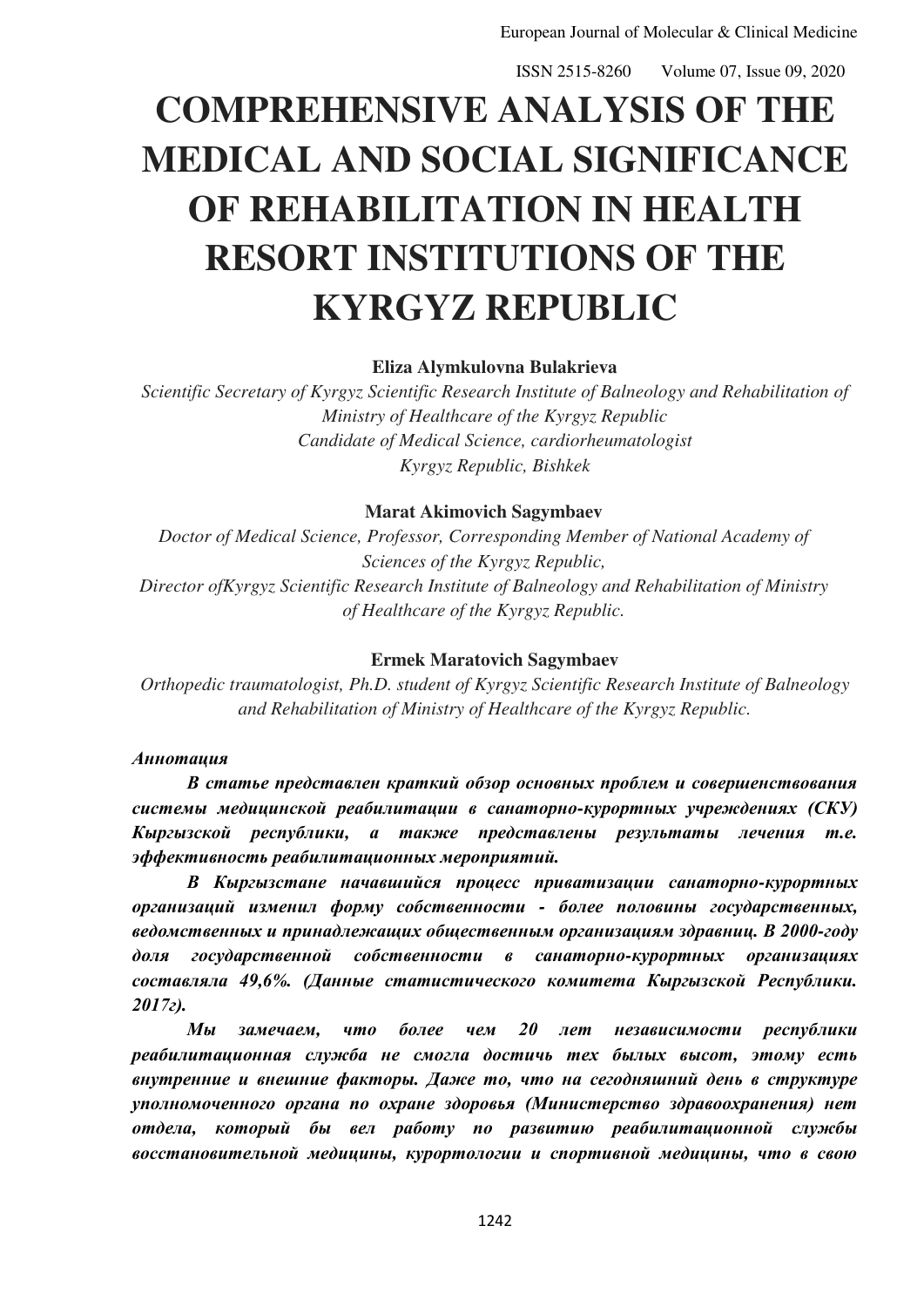*очередь вызвал необходимость анализа и обоснования деятельности реабилитационной службы в санаторно-курортных учреждениях.*

*Ключевые слова: санаторно-курортные учреждения, реабилитация, оценка качества, эффективность, научный анализ, комплекс.*

*Abstarct* 

*The article provides a brief overview of the main problems and improvement of the system of medical rehabilitation in the sanatorium-resort institutions (SRI) of the Kyrgyz Republic, and also presents the results of treatment, i.e. the effectiveness of rehabilitation measures.* 

*In Kyrgyzstan, the initiated process of privatization of sanatorium-resort organizations changed the form of ownership of more than half of state, departmental and public-owned health resorts. In 2000, the share of state ownership in health resort organizations was 49.6% (Data of the Statistical Committee of the Kyrgyz Republic, 2017).* 

*We notice that for more than 20 years of independence of the republic, the rehabilitation service has not been able to reach those former heights, there are internal and external factors for this. Even the fact that today in the structure of the authorized body for health protection (Ministry of Health) there is no department that would work on the development of the rehabilitation service of restorative medicine, balneology and sports medicine, which in turn caused the need to analyze and substantiate the activities of the rehabilitation service in health resort institutions.* 

*Key words: sanatorium-resort institutions, rehabilitation, quality assessment, efficiency, scientific analysis, complex.* 

#### **INTRODUCTION**

Sanatorium-resort treatment significantly contributes to solving the primary problems of health care, such as reduction of morbidity and premature mortality, prevention of diseases, preservation, and promotion of health of the population, ensuring medical and social rehabilitation of sick and disabled people (Razumov A.N., Yashina E.R., Bobrovnitskiy I.P. 1999, Starodubov V.I. 2004).

The effectiveness of the sanatorium-resort treatment provided the right selection and appointment to the sanatorium and resort institution is very high. After completing treatment in a sanatorium, patients return to work 3-4 times more often and 1.5 times faster. After a course of sanatorium treatment and health improvement, the level of labor losses of patients decreases by 2-4 times. (Razumov A.N., 2002; Limonov V.I., 2006).

The above mentioned, in turn, requires a study of the need for sanatorium-resort rehabilitation and health improvement at the relevant institutions of local importance for various social groups of the population of the respective region. This correlates with the implementation of the concept of state policy to improve medical and social assistance to the population and increase the medical and economic efficiency of using internal reserves of health care at the tertiary level (V.I. Matvienko, 1998; M.V.Shmakov, 1998; O.P. Shchepin, Yu. P. Lisitsyn, V.Z. Kucherenko, G.I.Kutsenko, V.I. Starodubov, V.Yu. Semenov, et al., 1997 - 2000).

The sanatorium-resort institutions (SRI) of Kyrgyzstan dispose practically of all types of medicinal waters, mud, and other natural resources known in the world. Currently, in the territory of the Kyrgyz Republic, according to the data of the National Statistical Committee, there are 180 sanatorium-resort and health-improving institutions of the republican scale. The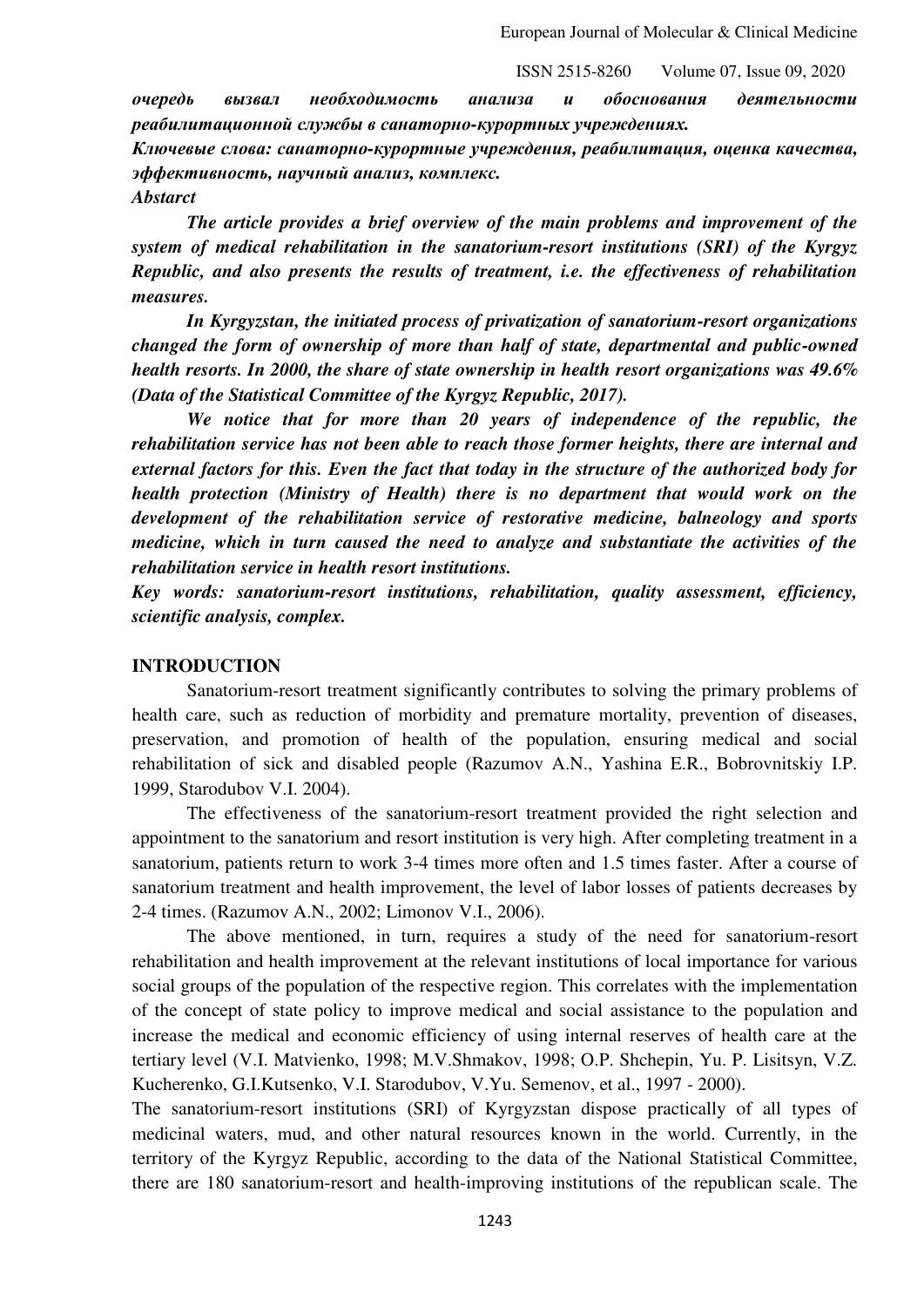modern infrastructure of resorts with proper balneological and accommodation facilities and the level of service leaves room for improvement [National Statistical Committee of the Kyrgyz Republic. 2017].

Rational use of sanatorium-resort institutions resources in the market economy conditions, a significant reduction in their funding, and weakening of government coordination caused a decrease in their number, the number of places, a depletion of the material and technical base, and most importantly, a decrease in human resources. There is a difference between the need for sanatorium and resort services and the lack of opportunities to obtain them due to the low paying capacity of the population of Kyrgyzstan.

The Law of the Kyrgyz Republic "On natural curative resources, Medical Recreation Areas and Resorts", adopted in 2000, remained largely unfulfilled. To widely use medicinal natural resources, it is necessary to restore the system of their protection from premature depletion, contamination, loss of medicinal properties. ["On natural curative resources, healthimproving areas and resorts" *Law of the Kyrgyz Republic of February 16, 2016, No. 16].* 

The studies carried out at the Kyrgyz Research Institute of Balneology and Rehabilitation (KNIIKiVL) revealed that at present, only a part of the mineral water wells are operated and licensed, the care of beaches and forest parks of resorts became insufficient. Most of the deposits of medicinal mud, medicinal clay, and brine remain unutilized. It is necessary to develop a legislative and regulatory framework for the activities of sanatorium and resort institutions, medical and social standards for sanatorium services, and criteria for licensing medical activities in health resorts.As part of this research work, in 2017, together with the National Statistical Committee of the Kyrgyz Republic, the scientific department of KNIIKiVL conducted a study of the activities of 165 sanatorium and health resort and medical institutions in the Kyrgyz Republic to conduct a medical and social analysis and evaluate the effectiveness of treatment in sanatorium-resort and health-improving institutions of the Kyrgyz Republic.

**Study Materials:**Data from sanatorium-resort institutions of the Kyrgyz Republic, as well as data from the medical history of patients who received rehabilitation treatment in a sanatoriumresort institution for 2013-2018, was selected as the object of the study. Annual financial budgetary and off-budget reports for 2013-2018, reports on research work of KNIIKiVL for 2013-2018, statistical reports, and questionnaire forms of the organizational and methodological department of KNIIKiVL for 2013-2018. Financial reports for 2013-2018. Personnel reports for 2013-2018.

**Methods of study:**The work was carried out in the manner of a retrospective study using the method of historical analysis, medical-statistical and sociological survey, questioning (considering the demand for medical rehabilitation). Also taken into account are the data of clinical, laboratory, instrumental methods of examination of patients who received rehabilitation treatment in sanatorium-resort institutions. The obtained data were correctly processed by the methods of variation statistics, mathematical and computer modeling, expert assessment.

# **RESULTS**

In the assessment of the medical effectiveness of rehabilitation of patients, the following quality assessment criteria were used: assessment of the quality of life of patients before and after treatment for the period 2013-2018, assessment of the therapeutic and diagnostic activities of KNIIKiVL for 2013-2018, questioning patients with standard MOS SPF-36 questionnaires, SWOT analysis of a sanatorium-resort institution (see table №1).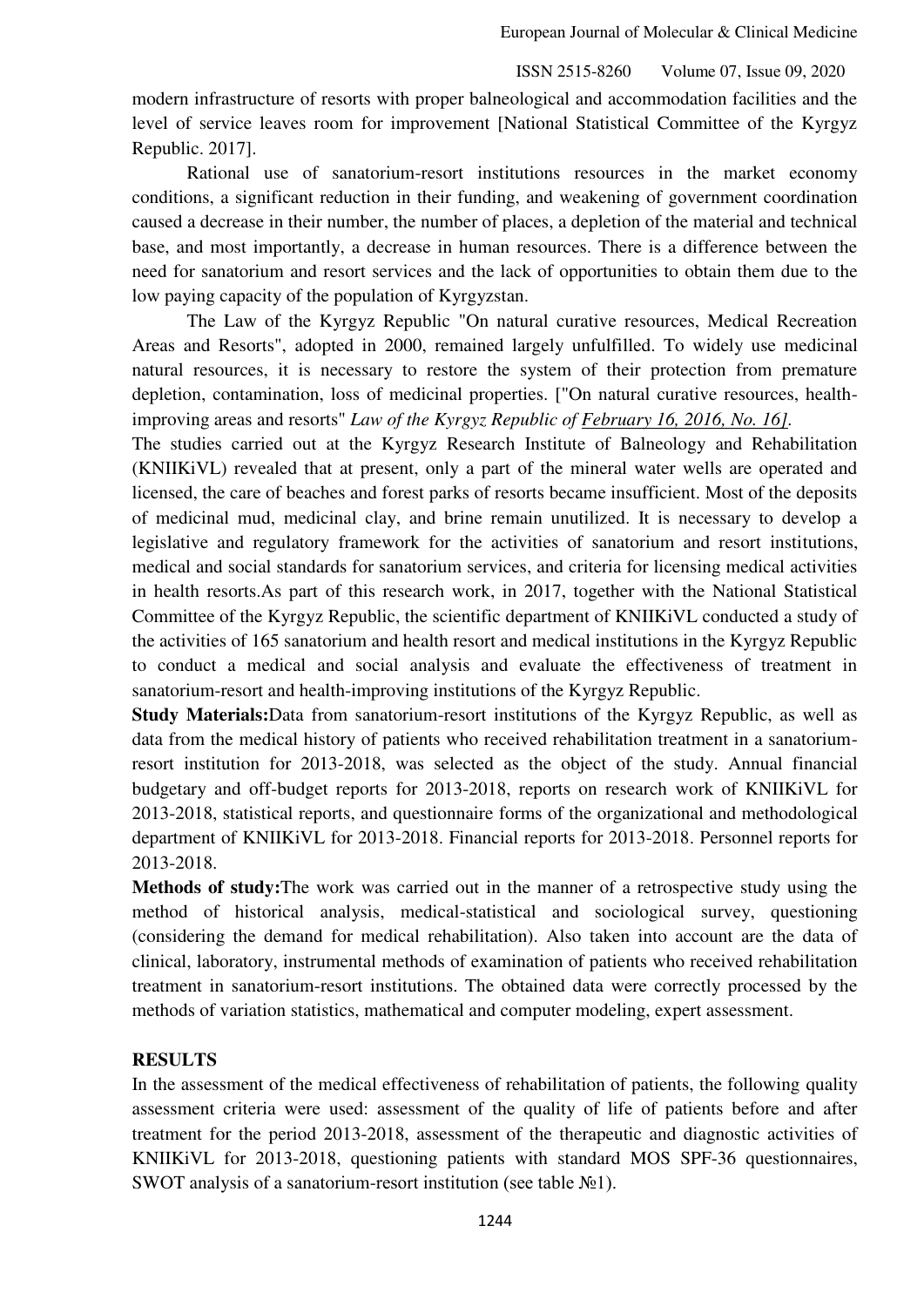European Journal of Molecular & Clinical Medicine

ISSN 2515-8260 Volume 07, Issue 09, 2020

Table № 1. Registered sanatorium-resort institutionы of the Kyrgyz Republic for the implementation of medical rehabilitation region-wise for 2013-2017 (for the last 5 years).

| <b>Institution/year</b>           | 2013     | 2014     | 2015     | 2016     | 2017     |
|-----------------------------------|----------|----------|----------|----------|----------|
| <b>SRI</b><br>of<br>the<br>Kyrgyz | 89/100%  | 90/100%  | 89/100%  | 94/100%  | 100/100% |
| Republic                          |          |          |          |          |          |
| Issyk Kul region                  | 26(29,2) | 26(28,8) | 27(30,3) | 29(30,8) | 30(30,0) |
| <b>Bishkek</b>                    | 17(19,1) | 18(20,0) | 18(20,2) | 20(21,2) | 26(26,0) |
| Chui region                       | 16(17,9) | 16(17,7) | 14(15,7) | 15(15,9) | 15(15,0) |
| Dzhalal Abad region               | 10(11,2) | 10(11,1) | 10(11,2) | 10(10,6) | 9(9,0)   |
| Osh                               | 6(6,7)   | 6(6,6)   | 6(6,7)   | 6(6,3)   | 5(5,0)   |
| Osh region                        | 5(5,6)   | 6(6,6)   | 6(6,7)   | 6(6,3)   | 6(6,0)   |
| Talas region                      | 3(3,3)   | 3(3,3)   | 3(3,3)   | 3(2,8)   | 3(3,0)   |
| Batken region                     | 3(3,3)   | 4(4,4)   | 4(4,4)   | 4(3,7)   | 4(4,0)   |
| Naryn region                      | 3(3,3)   | 1(1,1)   | 1(1,1)   | 1(1,1)   | 2(2,0)   |

According to the statistics board of the Kyrgyz Republic, most of the sanatorium-resort institutions are located in the Issyk Kul region, which makes 30% of the total number of SKI in the Kyrgyz Republic, followed by Bishkek city 26%, and Chui oblast 15% of the total. The smallest number of sanatoriums is located in the Naryn (2%) and Talas regions (3%) (see Table 2).

|  |  |  | Table 2. The number of registered sanatorium-resort institutions of the Kyrgyz Republic |  |  |  |
|--|--|--|-----------------------------------------------------------------------------------------|--|--|--|
|  |  |  | subdivided by structure for 2013-2017 (over the last 5 years).                          |  |  |  |

| <b>SKI</b> and health | 2013          | 2014          | 2015          | 2016           | 2017          |
|-----------------------|---------------|---------------|---------------|----------------|---------------|
| rehabilitation        | Number $(\%)$ | Number $(\%)$ | Number $(\%)$ | Number $(\% )$ | Number $(\%)$ |
| institutionsof        |               |               |               |                |               |
| <b>Kyrgyz</b><br>the  |               |               |               |                |               |
| <b>Republic</b>       |               |               |               |                |               |
| Sanatoriums           | 13(9,2)       | 13(7,9)       | 15(9,1)       | 15(8,6)        | 13(7,2)       |
| Health camps          | 5(3,5)        | 5(3,0)        | 4(2,4)        | 5(2,8)         | 6(3,3)        |
| Health<br>care        | 10(7,0)       | 10(6,0)       | 12(7,1)       | 11(6,2)        | 10(5.5)       |
| center                |               |               |               |                |               |
| Health resorts        | 9(6,4)        | 9(5,4)        | 8(4,7)        | 6(3,4)         | 5(2,7)        |
| Recreation            | 66 (46,8)     | 86 (52,4)     | 83 (49,1)     | 94 (53,7)      | 101(56,1)     |
| centers               |               |               |               |                |               |
| Treatment<br>and      | 2(1,4)        | 3(1,9)        | 5(2,9)        | 5(2,8)         | 5(2,7)        |
| recreation            |               |               |               |                |               |
| centers               |               |               |               |                |               |
| Recreation            | 6(4,2)        | 4(2,6)        | 7(4,1)        | 7(4,0)         | 7(3,8)        |
| facilities            |               |               |               |                |               |
| <b>Sports</b><br>and  | 4(2,8)        | 5(3,0)        | 8(4,7)        | 10(5,7)        | 9(5,0)        |
| recreation camps      |               |               |               |                |               |
| Children<br>health    | 26(18,4)      | 29(17,6)      | 27(15,9)      | 22(12,5)       | 24(13,3)      |
| complexes             |               |               |               |                |               |
| <b>TOTAL</b>          | 141           | 164           | 169           | 175            | 180           |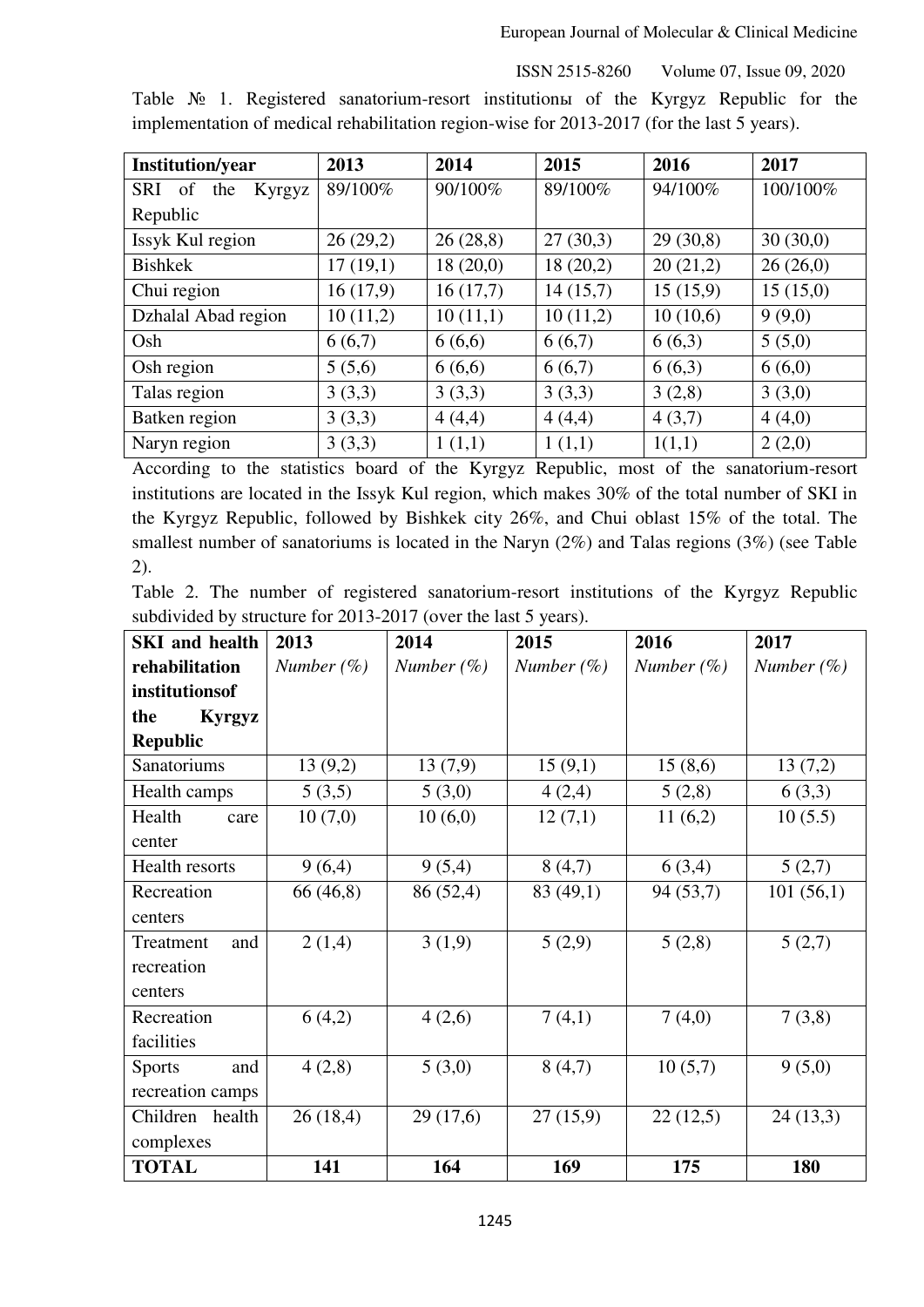In the republic, among the sanatorium-resort institutions, children's health centers prevail, making 24% of the total. The smallest number falls on Treatment and recreation centers (5%) and health resorts (5%), respectively (see table 3).

| SRI<br>the<br>of<br><b>Kyrgyz</b> | <b>Total as of</b> | In particular            |             | Ownership                |             |  |
|-----------------------------------|--------------------|--------------------------|-------------|--------------------------|-------------|--|
| <b>Republic</b>                   | 2017               | yearlong                 | seasonal    | state                    | private     |  |
| <b>Sanatoriums</b>                | 13 (100%)          | $9(69,2\%)$              | $4(30,7\%)$ | $4(30,7\%)$              | $9(69,2\%)$ |  |
| Health camps                      | $6(100\%)$         | $5(83,3\%)$              | $1(16,6\%)$ | $4(66,6\%)$              | $2(33,3\%)$ |  |
| Health care center                | $10(100\%)$        | $4(40\%)$                | $6(60\%)$   | $2(20\%)$                | $8(80\%)$   |  |
| Health resorts                    | $5(100\%)$         | $1(20\%)$                | $4(80\%)$   | $1(20\%)$                | $4(80\%)$   |  |
| <b>Recreation centers</b>         | 101 (100%)         | $1(0,9\%)$               | $100(99\%)$ | $8(7,9\%)$               | 93(92%)     |  |
| and<br>Treatment                  | $5(100\%)$         | $2(40\%)$                | $3(60\%)$   | $3(60\%)$                | $2(40\%)$   |  |
| recreation centers                |                    |                          |             |                          |             |  |
| <b>Recreation facilities</b>      | $7(100\%)$         | $2(28,5\%)$              | $5(71,4\%)$ | $\overline{\phantom{a}}$ | $7(100\%)$  |  |
| and recreation<br><b>Sports</b>   | $9(100\%)$         |                          | $9(100\%)$  | $6(66,6\%)$              | 3(33,3)     |  |
| camps                             |                    |                          |             |                          |             |  |
| Children<br>health                | 24(100%)           | $\overline{\phantom{a}}$ | 24(100%)    | $12(50\%)$               | 12 (50%)    |  |
| complexes                         |                    |                          |             |                          |             |  |

Table 3. Sanatorium-resort institutions of the Kyrgyz Republic divided by the period of operation in 2017.

Among the surveyed 180 sanatorium-resort institutions and recreation institutions, the predominant ones were institutions with a private form of ownership 140 (77.7%), having the status of local (69.5%), state 40 (22.3%), 165 seasonal SKI (91, 6%), and 24 year-round (13.3%). To resolve issues of public administration in the field of health care, such an effective tool as licensing of medical activities is used. Licensing is a legally approved paid permission for the right to engage in any activity for a specified period, subject to certain conditions.Hence, only 19 institutions (10.5%) had licenses to carry out medical activities in the sanatorium-resort institutions of the republic. At the same time, among sanatorium-resort institutions certified were almost 53 (29.5%), and private ones by 60 (43.0%). In contrast to licensing, which has a permissive character, the task of confirming a certain level of sanatorium-resort institution services is certification. When analyzing and confirming the conformity of services in sanatorium-resort institutions, the relevant documentation on the standardization of sanatoriumresort services was not obtained, and 49 (27.5%) of the republic's SKI were not certified. Out of 180 sanatoriums, 143 (79.4%) did not have any categories. 151 (84%) SKI and sanitary institutions do not have profiling, and only a small part of them refer themselves as general therapeutic 14 (7.7%), urogynecological 5 (2.7%) and musculoskeletal 10 (5.5%) profiles (see table  $N_2$  4).

Table 4. Beds capacity per month of maximum deployment in the sanatorium-resort institutions of the Kyrgyz Republic for the implementation of medical rehabilitation 2013-2017.

| SRI of the Kyrgyz $\vert$ 2013 |         | 2014  | 2015  | 2016  | 2017  |
|--------------------------------|---------|-------|-------|-------|-------|
| <b>Republic</b>                |         |       |       |       |       |
| <b>Specialized</b>             | 23321-  | 29333 | 31476 | 28085 | 27776 |
| accommodation                  | $100\%$ |       |       |       |       |
| facilities                     |         |       |       |       |       |

1246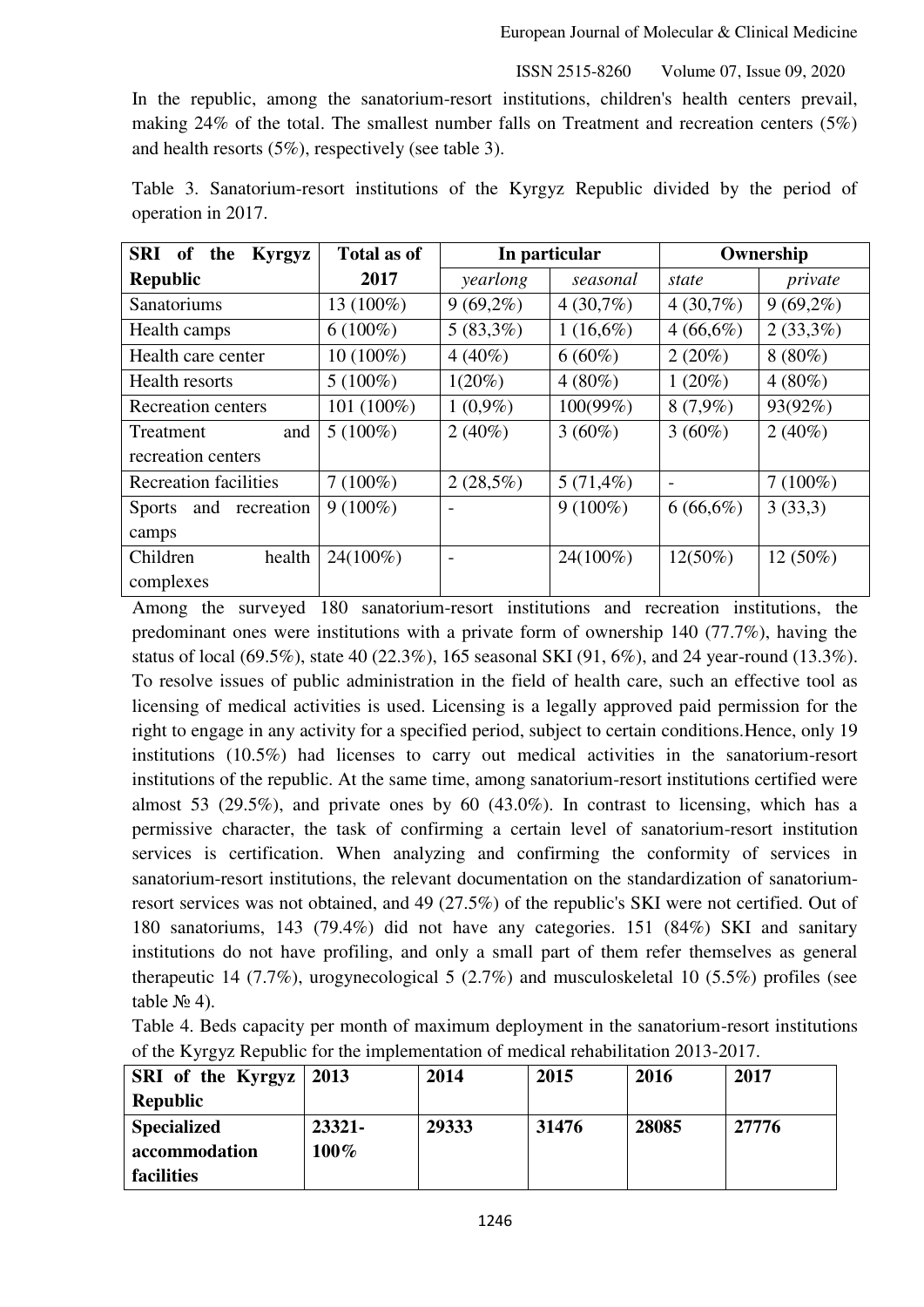|                              |            |            | <b>INNIY 4010-0400</b> |         | $\sqrt{2}$ order $\sqrt{2}$ , issue 02, 202 |
|------------------------------|------------|------------|------------------------|---------|---------------------------------------------|
| Sanatoriums                  | 3793-16,2% | 3846-13,1% | 4475-                  | 4210-   | 4168-                                       |
|                              |            |            | 14,2%                  | 14,9%   | 15,0%                                       |
| Health camps                 | $415 -$    | $395 -$    | 280-                   | $345 -$ | $345 -$                                     |
|                              | 1,7%       | 1,3%       | 0,8%                   | 1,2%    | 1,2%                                        |
| Health care center           | $703 -$    | $675 -$    | $711 -$                | $457 -$ | $433 -$                                     |
|                              | 3,0%       | 2,3%       | 2,2%                   | 1,6%    | 1,5%                                        |
| Health resorts               | 2595-11,1% | 2600-      | 1418-                  | 848-    | 848-                                        |
|                              |            | 8,8%       | 4,5%                   | $3,0\%$ | 3,0%                                        |
| Recreation centers           | 9676-41,4% | 15138-     | 16989-                 | 13058-  | 14250-                                      |
|                              |            | 51,6%      | 53,9%                  | 46,4%   | 51,3%                                       |
| and<br>Treatment             | $115 -$    | 178-       | $952 -$                | 1028-   | 1010-                                       |
| recreation centers           | 0,4%       | 0,6%       | $3,0\%$                | 3,6%    | 3,6%                                        |
| <b>Recreation facilities</b> | 480-       | $200 -$    | 491-                   | $550-$  | $567 -$                                     |
|                              | 2,0%       | 0,6%       | 1,5%                   | 1,9%    | 2,0%                                        |
|                              |            |            |                        |         |                                             |
| Sports and recreation        | $631 -$    | 814-       | 1250-                  | 1810-   | 1920-                                       |
| camps                        | 2,7%       | 2,7%       | 3,9%                   | 6,4%    | 6,9%                                        |
| Children<br>health           | 4348-18,6% | 4910-      | 4169-                  | 3362-   | 3656-                                       |
| complexes                    |            | 16,7%      | 13,2%                  | 11,9%   | 13,1%                                       |

The share of beds in sanatorium-resort institutions by the constituent entities of the Kyrgyz Republic was distributed accordingly. So, the share with the highest indicator includes recreation facilities (51.3%), sanatoriums (15.0%), children's health complexes (13.1%). All the rest took the lowest indicator of the bed capacity in sanatoriums.

Table 5. Dynamics of the number of sanatorium-resort institutions in the republic with the corresponding bed capacity for 1932-2017.

| Years/bed            | 1932  | 1939  | 1958  | 1965  | 1974  | 1981  | 1990  | 1997  |
|----------------------|-------|-------|-------|-------|-------|-------|-------|-------|
| capacity<br>in       |       |       |       |       |       |       |       |       |
| SRIand health        |       |       |       |       |       |       |       |       |
| rehabilitation       |       |       |       |       |       |       |       |       |
| institutions         |       |       |       |       |       |       |       |       |
|                      |       |       |       |       |       |       |       |       |
|                      | 1332  | 17393 | 27784 | 42160 | 49990 | 54600 | 38366 | 37583 |
| Year/bed<br>capacity | 2010  | 2011  | 2012  | 2013  | 2014  | 2015  | 2016  | 2017  |
|                      | 22050 | 13335 | 9067  | 12271 | 17738 | 16780 | 15253 | 15250 |

Focusing on the bed capacity in sanatoriums, it becomes clear that the maximum number falls in 1981-1989 (Soviet health care. Brief statistical collection series "Figures, facts, comparisons" M .: Information and Publishing Center, 1990. p. 43). The number of health resorts and treatment and recreation centers in 1932-2017, after gaining the sovereignty of the Kyrgyz Republic has been decreasing, and there has also been a sharp decrease in the number of beds by more than two times (22050) since 2010. And since 2011, there has been a sharp decline in bed capacity, but with a subsequent increase. Correspondingly to the decrease in the number of sanatoriums,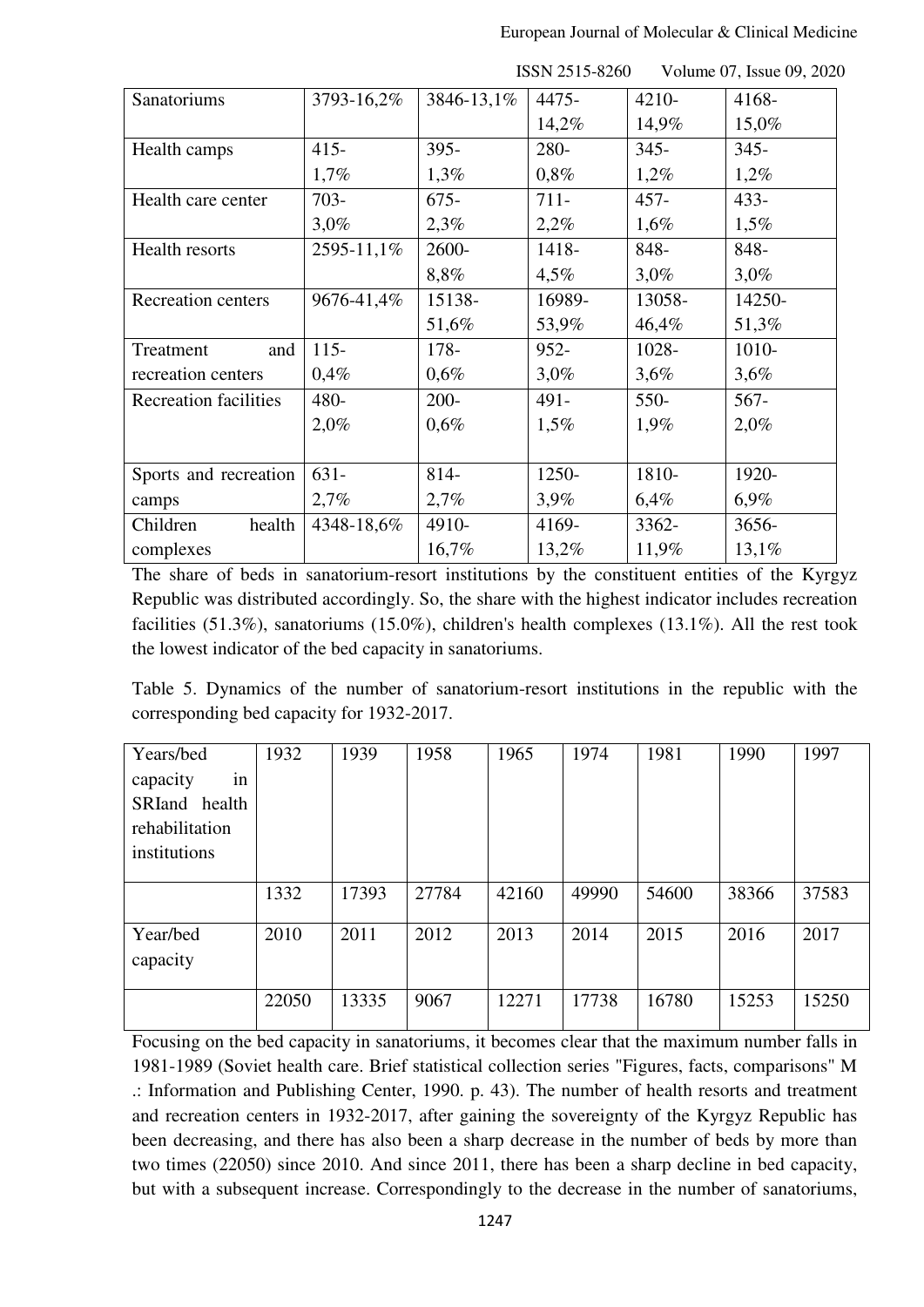European Journal of Molecular & Clinical Medicine

ISSN 2515-8260 Volume 07, Issue 09, 2020

the number of persons receiving treatment also decreased. So, until 1988, there was a steady increase in the number of patients who received treatment in sanatoriums. Then there was a sharp decline in the number of patients treated from 1994 to 1997. Since the beginning of the 2000s, the number of persons who received sanatorium-resort institutions treatment has increased again.

The analysis of the use of local mineral waters and therapeutic mud showed that mineral waters are used for external application in 31 institutions (17.2%), and for internal only in 7 institutions (3.8%), local therapeutic mud is used only in 9 institutions (five%). Apparatus physiotherapy (including ultrasound, UFO, darsonvalization, UHF therapy, electrophoresis, galvanization) is available only in 49 institutions (27.2%). Balneotherapy (including various baths, ablution, underwater shower-massage, traction in water, and therapeutic pools) is used in 129 (71.6%) SRI. Mud therapy (mud applications, mud baths, intracavitary mud therapy) and thermal therapy (paraffin and ozokerite applications) are used in 23 (12.7%) SRI and health rehabilitation institutions, respectively.General clinical, biochemical, radiological, bacteriological, cytological, and microbiological methods of laboratory diagnostics are carried out in 42 (23.3%) SRI and health rehabilitation institutions. Functional diagnostics methods (ECG, ultrasound, stress methods, etc.) are available in 79 (43.8%) institutions. Sports and recreation facilities like swimming pools, saunas, sports grounds, gyms, tennis courts, and billiards are available in almost all SRI and health rehabilitation institutions; equipped beaches are available in 98 (54.4%) institutions. Infrastructure facilities such as parking, laundry, cafes, shops, cinemas, pharmacies, boat rental, catamarans are available in 116 (64.4%) SRI and health rehabilitation institutions. Apparatus physiotherapy, which includes ultrasound therapy, UFO, darsonvalization, UHF, electrophoresis, and galvanization, was available only in 27 (15%) of 180 SRI and health rehabilitation institutions.

According to the contingent of those who visit sanatoriums for adult patients, in 41 institutions (22.7%) treatment was received, 31 (17.2%) are presumed for only children without parents and 108 institutions (60%) parents with children. Meals in SRI and health rehabilitation institutions are mainly 3 times a day 86 (47.7%), less often 4 meals a day in 36 (20%), ordered meals in 58  $(32.2\%)$ .

The terms of stay in SRI and health rehabilitation institutions are mainly from 10-12 days 86 (48%), from 12-18 days 16 (8.8%) to 10 days 78 (43.3%). Rooms are mainly 2-bed 59 (32.7%) and 3-bed or more 61 (33.8%), 1-bed 10 (5.5%), 6-bed common 50 (27,7).

The problem of balneology includes climatology, climatotherapy, and climatopathology as important. It is generally accepted that climate change contributes to the training of the adaptive mechanisms of the individual, the normalization of reactivity, and the improvement of his functional state. Climatotherapeutic approaches include aerotherapy, heliotherapy, thalassotherapy, and others (Mirrakhimov M.M.High-altitude climatotherapy and physical methods of therapeutic intervention, outlined in the works of the staff of the Department of Faculty Therapy of the KSMA and the National Center of Cardiology and Therapy // Past, present and future of balneology and restorative medicine).Collection of articles dedicated to the 50th anniversary of KNIIKiVL of the Ministry of Health of the Kyrgyz Republic. Bishkek, 2007. p. 33-38.) SRI and health rehabilitation institutions refer to climatic resorts located in lowland, mountainous, coastal regions, and areas with a mixed climate. Poor knowledge of the medical personnel of the SRI and health rehabilitation institutions about the local climatic conditions,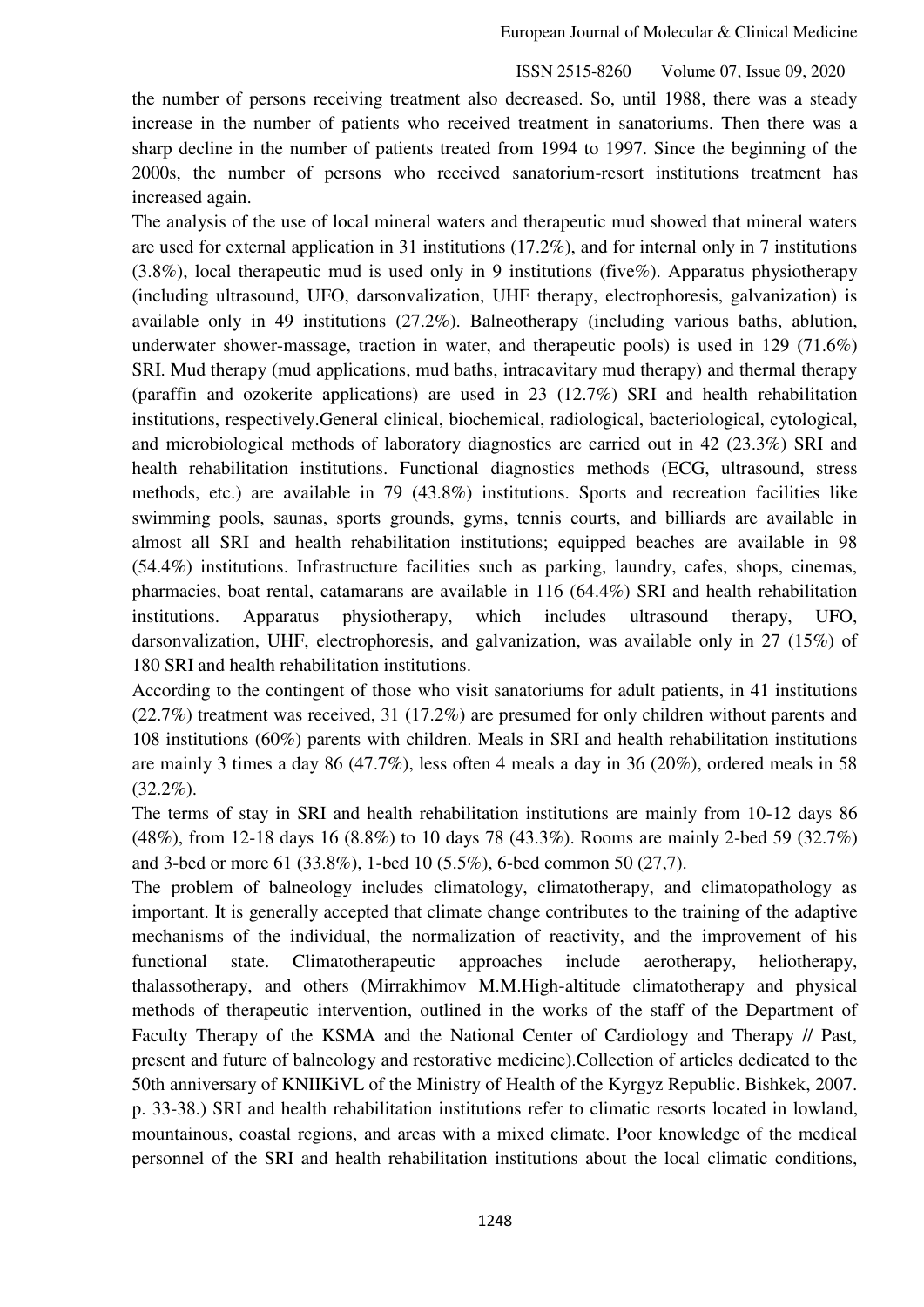underestimation of their therapeutic effect, and in some cases the negative impact on some human diseases can lead to undesirable consequences.

The majority of surveyed doctors135 (75%) could not indicate the altitude of their institutions. Considering that SRI and health rehabilitation institutions of our republic are located mainly in mountainous areas (low and medium mountains), it is important to know the indications and contraindications for the stay of patients with varying degrees of severity of the disease.

Analysis of the use of local mineral waters and curative mud showed their extremely rare use in the SRI and health rehabilitation institutions of the Kyrgyz Republic. At the same time, in 2017, our republic had about 105 deposits of mineral water and 18 deposits of medicinal mud with a total reserve of more than 4.5 million  $m<sup>3</sup>$ . The wider use of these natural resources, along with climatotherapy, could enhance not only the medical efficiency of the SRI and health rehabilitation institutions but also bring a significant economic effect.

In recent years, the stock of modern physiotherapy equipment has been rapidly developing, and therefore it is clear that for the effective functioning of the institution it is necessary to attract investments for the acquisition and implementation of innovative technologies. Balneotherapy is used only in 145 (81%) SRI and health rehabilitation institutions, and according to the contemporary requirements, they should be in every resort institution. Methods of laboratory and functional diagnostics are also seldom used in SRI and health rehabilitation institutions of our republic. Considering that people who are mainly examined at their place of residence come to the SRI and health rehabilitation institutions, it is reasonable, that there is no need to purchase sophisticated modern diagnostic equipment. At the same time, it is advisable to introduce modern methods of assessing the level of health of vacationers using inexpensive methods.

The availability of equipped beaches in only half of the 164 SRI and health rehabilitation institutions indicates the need for appropriate work in this direction. Currently, in the practice of sanatorium treatment, 3, 7, 12, 21-day health programs are increasingly used. These include "Clearance", "Antistress", "Healthy Spine", "Over 40", and others.

# *Conclusions:*

- 1. Thus, the results of the analysis of the activities of the sanatorium-resort institutions of the Kyrgyz Republic indicate that for the further development of medical rehabilitation the following is essential:
- 2. Development and adoption of certain laws and regulations, as well as state control over licensing, standardization, and certification, as well as the development of modern rehabilitation programs based on financial support from the state for long periods.
- 3. Training of medical personnel on the aspects of medical rehabilitation, and making wider use of natural healing resources. Also, the introduction of modern rehabilitation technology is required.
- 4. It is noted, that for more than 20 years of independence of the republic, the rehabilitation service has not been able to reach those former levels, which is explainedby the impact of internal and external factors. Even the fact that today in the structure of the authorized body for health protection (the Ministry of Health) no department would work on the development of the rehabilitation service of restorative medicine, balneology, and sports medicine, has caused the need for scientific and statistical analysis and justification of the activities of the rehabilitation service.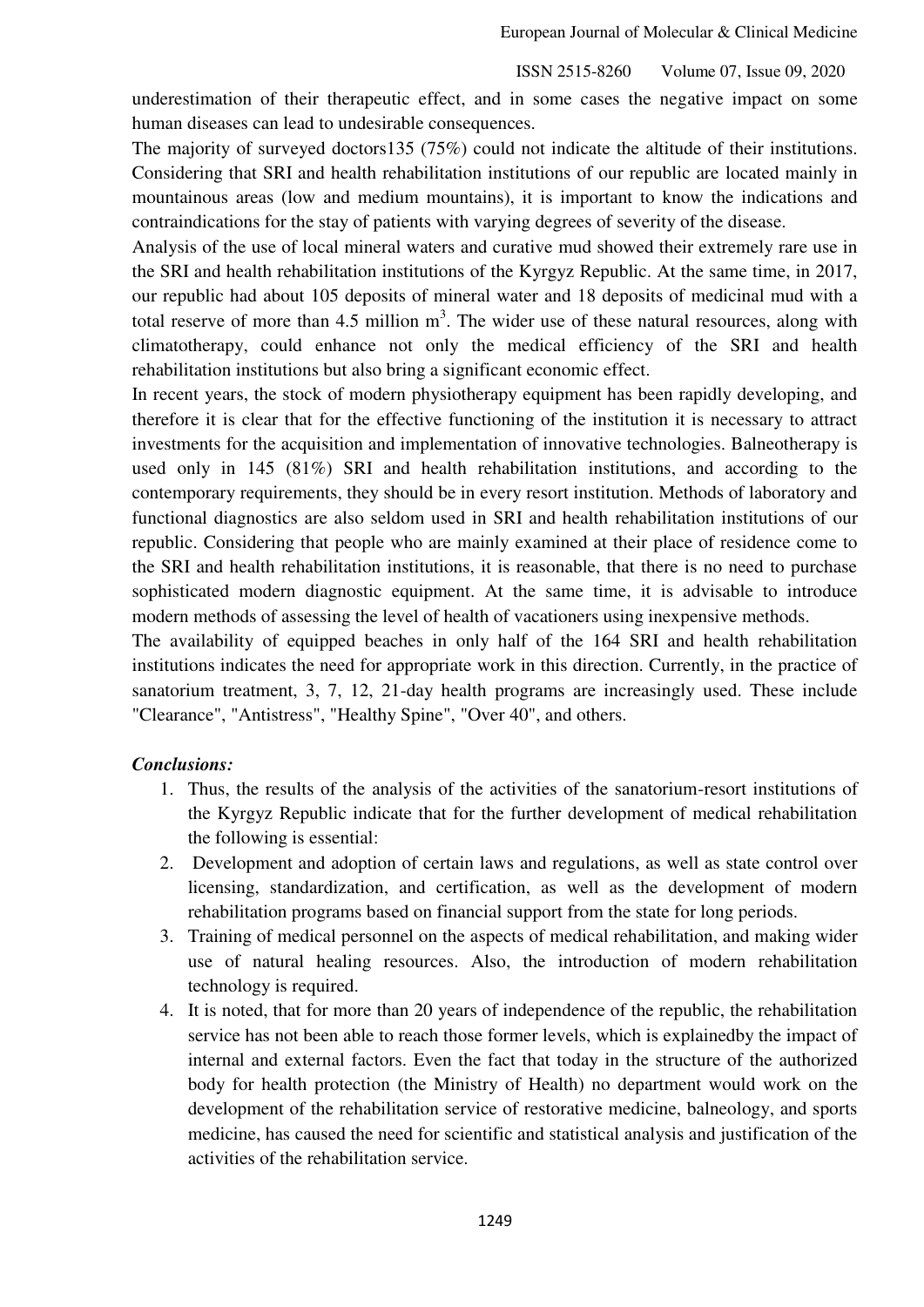5. 5. Since in modern Kyrgyzstan all sanatorium-resort institutions are divided into state, private, the property of public organizations, mixed forms, international institutions, it can be assumed that the implementation of the tasks of rehabilitation medicine is assigned to certain sanatorium-resort institutions. For example Research Institute of Republican significance - the Kyrgyz Research Institute of Balneology and Rehabilitation (hereinafter KNIIKiVL), as well as the following institutions: Chui Regional Center for Medical Rehabilitation for Children and Adolescents with Disabilities "Maksat"; Children's Psychoneurological Sanatorium "Rodnichok"; a specialized children's Department of Rehabilitation "Ak-Suu"; Southern Regional Center for Medical Rehabilitation "Kochkor-Ata"; Bazar-Korgon Interdistrict Children's Medical Rehabilitation Center; Dzhalal Abad Regional Children's Medical Rehabilitation Center "Bakyt"; Osh City Children's Rehabilitation Center.

6. The remaining sanatorium-resort institutions are departmental establishments, some of them are trade union establishments, and a large number of health resort establishments operate on private funds.

## **REFERENCES:**

1. 1. Andreev S.V. The revival of the resort // M.- Questions of the resort., physiotherapy and exercise therapy - 1993. - No. 6. - p.63-67.

[Andreyev S.V. Vozrozhdeniye kurorta // M.- Voprosy kurort., fizioterapii i lechebnoy fizkultury. - 1993. - №6.- S.63-67.]

2. Babkova V.P. The effectiveness of complex treatment of patients with neuroses in a sanatorium // Vertebroneurology. M. - 1992. - N2. - p. 72-73.

[Babkova V.P. Effektivnost kompleksnogo lecheniya bolnykh nevrozami v sanatornykh usloviyakh // Vertebronevrologiya. M. - 1992. - N2. - S. 72-73.]

3. Bobrovnitskiy I.P. The efficiency of the sanatorium-resort institutions // M. Zhurn. Spa and physiotherapy. -1998. - No. 2. - s.8-10.

[Bobrovnitskiy I.P. Effektivnost raboty sanatorno-kurortnykh uchrezhdeniy // M. Zhurn. Kurort i fizioter. -1998. - № 2. - S.8-10.]

4. Borisov V.A., Popova G.V. Optimization of the structure of the integrated medical and diagnostic system of the sanatorium // M., collection of articles from materials international of Congress Organizational Course. - 1998. - pp. 106-107.

[Borisov V.A., Popova G.V. Optimizatsiya struktury integrirovannoy lechebno-diagnosticheskoy sistemy sanatoriya // M., sb. materialov mezhdun. kongressa org.kur.dela.- 1998.- S. 106-107]

5. Burygina A.D. Sanatorium treatment of diseases of the nervous system in children. Kiev, 1996 .—p. 216.

[Burygina A.D. Sanatorno-kurortnoye lecheniye zabolevaniy nervnoy sistemy u detey. Kiyev, 1996. - 216 s.]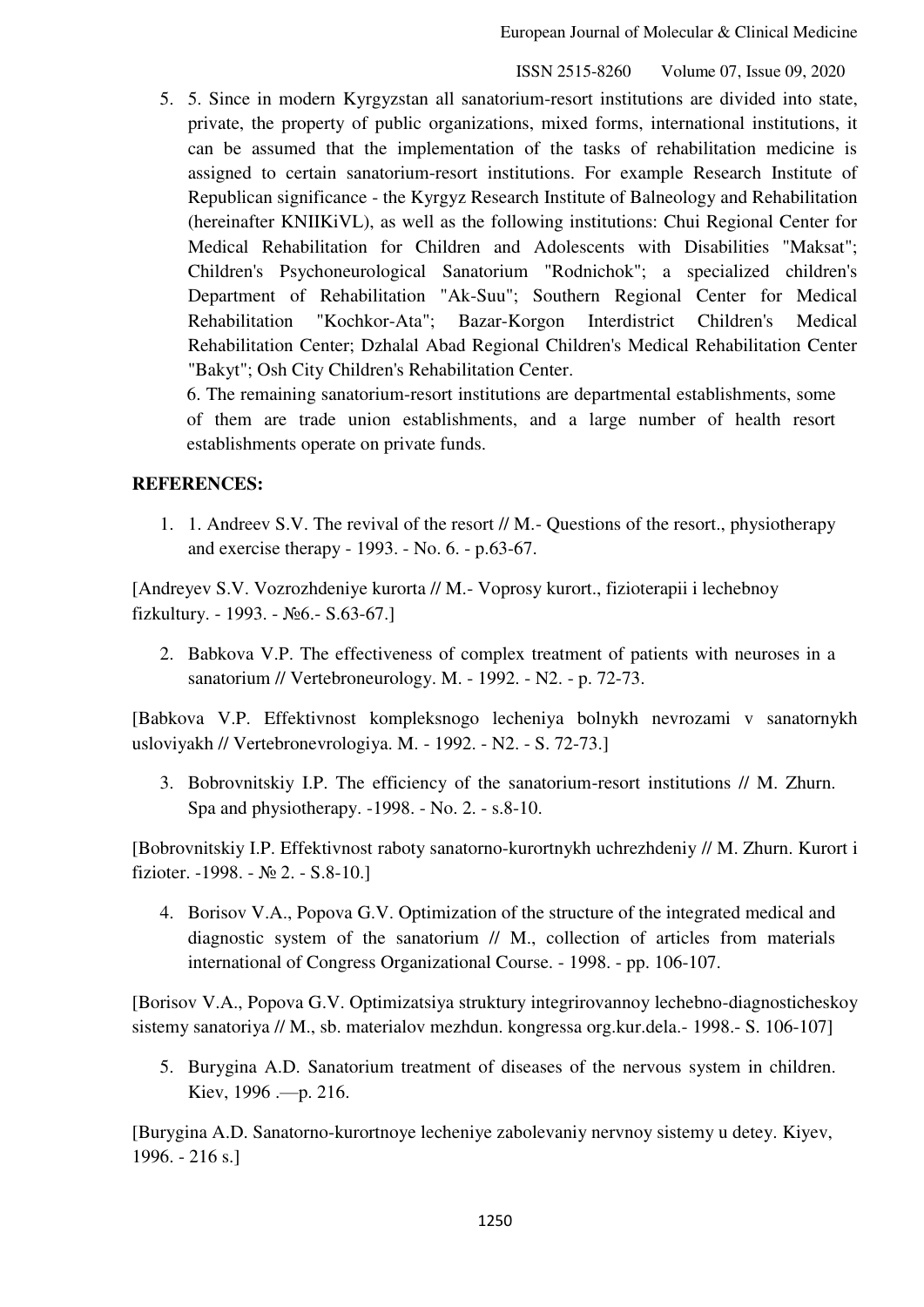6. Weisfeld D.N. Some questions of theory and practice of rehabilitation of neurological patients at the sanatorium-resort stage // Resorts and physiotherapy. Republican Interdep. Coll. Kiev, 1992.-issue 25. -FROM. 8-10.

[Vaysfeld D.N. Nekotoroye voprosy teorii i praktiki reabilitatsii nevrologicheskikh bolnykh na sanatorno-kurortnom etape // Kurorty i fizioterapiya. Resp.mezhved.sb. Kiyev, 1992. -vyp.25. -S. 8-10.]

7. Vasin V.N. Prospects for the development of the Caucasian Mineral Waters // Pyatigorsk. -NII KIF. -1998. –p. 26.

[Vasin V.N. Perspektivy razvitiya Kavkazskikh Mineralnykh Vod // Pyatigorsk. -NII KiF. -1998.  $-26$  s.

8. Vetitnev A.M. Methodology and organization of research in health resort organizations. Methodical recommendations // M.-Vseros. united din. health resorts "Agrokurort". -1996. p. 16.

[Vetitnev A.M. Metodika i organizatsiya issledovaniy v sanatorno-kurortnykh organizatsiyakh.Metodicheskiye rekomedatsii // M.-Vseros. obye-din. zdravnits "Agrokurort". - 1996. 16 s.]

9. Vetitnev A.M. The main recreational economic and managerial characteristics of the resort // Krasnodar: Kuban Scientific Medical Bulletin. -1998.-Special issue. -p. 99- 102.

[Vetitnev A.M. Osnovnyye rekreatsionnyye ekonomicheskiye i upravlencheskiye kharakteristiki kurorta // Krasnodar: Kubanskiy nauchnyy meditsinskiy vestnik. -1998.-Spetsvypusk.-S. 99- 102.]

10. Vetitnev A.M. Modern pricing factors of the cost of resort services // -M. -1998. -NII Bulletin ON. Semashko. -Thematic issue. -p. 60-65.

[Vetitnev A.M. Sovremennyye tsenoobrazuyushchiye faktory stoimosti kurortnykh uslug // -M. - 1998. -Byulleten NII im. NA. Semashko. -Tematicheskiy vypusk.-S. 60-65.]

11. Vetitnev A.M., Vinokurov B.JI. Marketing and management technologies in the management system of resort orpshisations. // St. Petersburg-from GUEF.-1999.-p. 240.

[Vetitnev A.M., Vinokurov V.L. Tekhnologii marketinga i menedzhmenta v sisteme upravleniya kurortnymi orpshizatsiyami.//SPb.-iz-vo GUEF.-1999.-240 s.]

12. Vinokurov B.L. Organizational technology of denationalization of treatment-andprophylactic and sanatorium-resort institutions. // Sochi.-Publishing house "Chernomorskaya zdravnitsa" .- 1994.- p. 40.

[Vinokurov B.L. Organizatsionnaya tekhnologiya razgosudarstvleniya lechebnoprofilakticheskikh i sanatorno-kurortnykh uchrezhdeniy.//Sochi.-Iz-vo "Chernomorskaya zdravnitsa".-1994.- s. 40.]